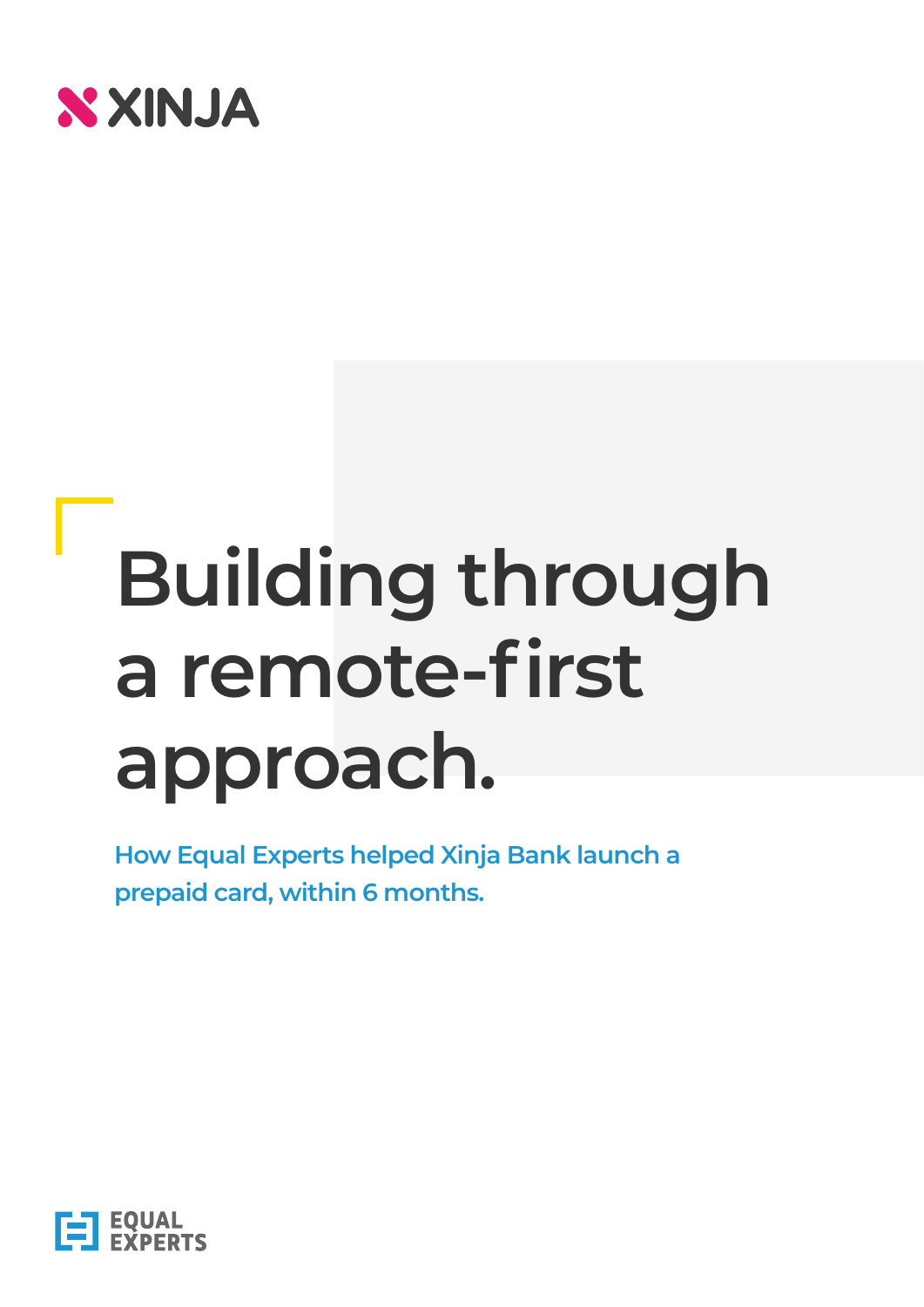

**Xinja's journey to becoming a digital bank started with the launch of a prepaid card product with 0 fees on foreign transactions.**

Because this was something other Australian banks were not offering, it allowed Xinja to test the market, market and build a customer base, and gather quick feedback while also applying for their banking license.

Equal Experts has worked with Xinja since its initial conception. We were able to get to an MVP of a prepaid card product within three months and launch a new prepaid card within 6 months. The first launch of the product **went live without any hiccups**, and we went straight into inception events to prepare for the launch of the bank account.



to launch an MVP of a prepaid card.



to launch the prepaid card product.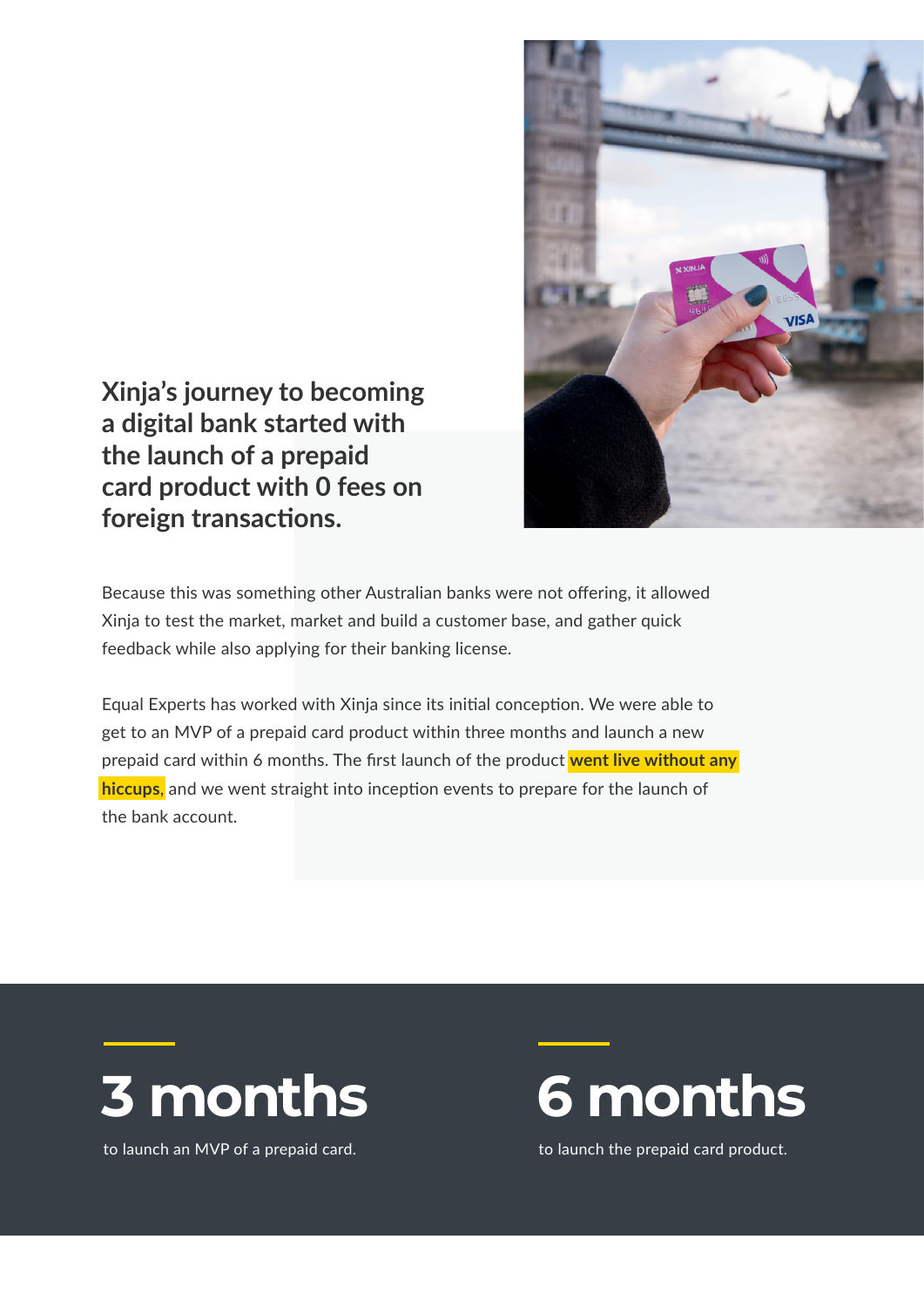### **About Xinja.**

Xinja is an Australian neobank. Founded in 2017 by CEO Eric Wilson, Xinja was granted a full banking license by the Australian Prudential Regulation Authority in 2019. Xinja was the second Australian neobank to be made an authorised deposittaking institution. Xinja is uniquely designed around customers' needs and interests solely through mobile, with no physical branches and legacy banking.



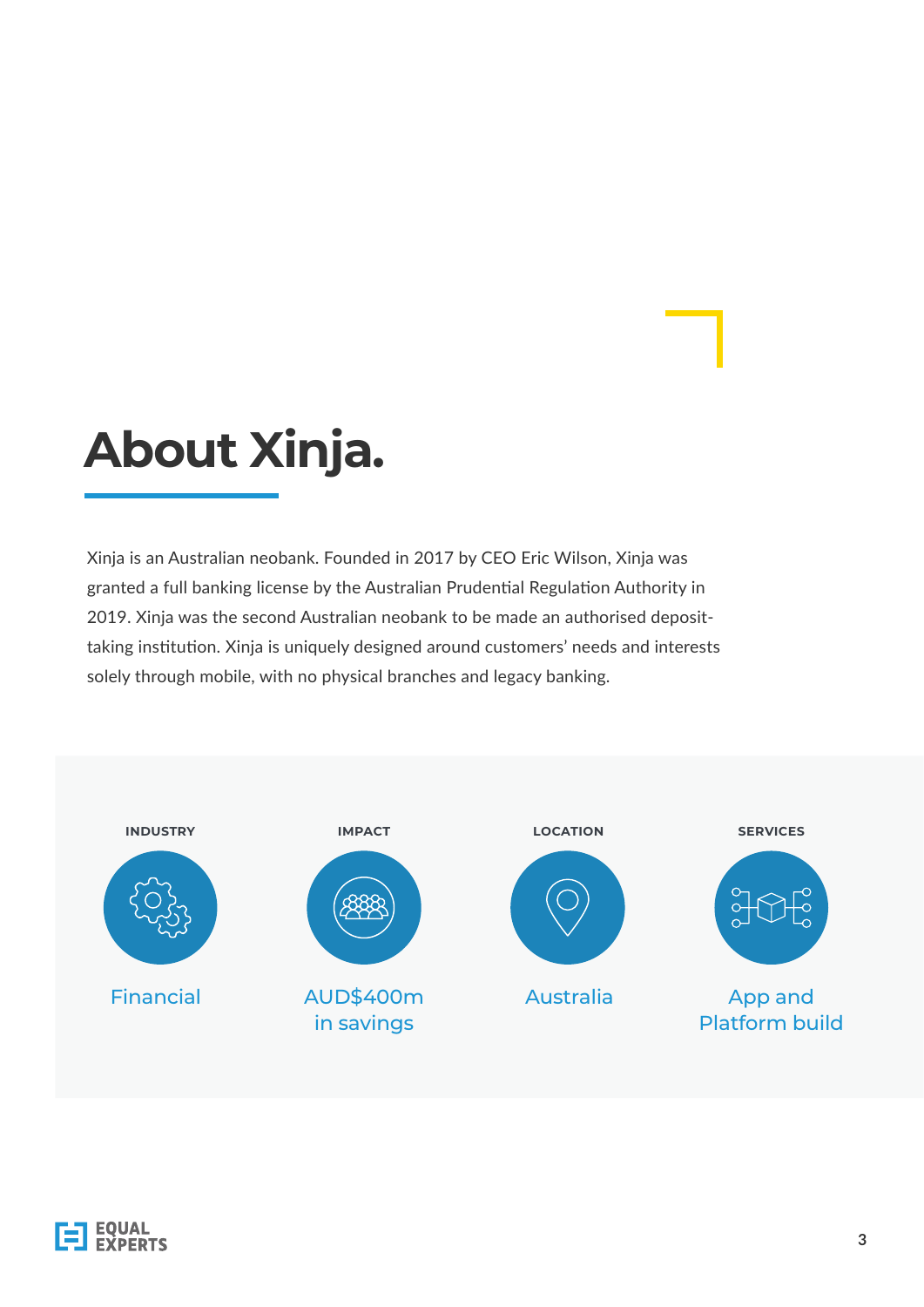#### **How a world of knowledge helped to launch Australia's first neobank.**

Xinja was in their early start-up phase, and they had limited in-house technological expertise. They needed access to a high standard of expertise that could deliver at pace. Qualities they recognised in Equal Experts (before the office in Australia). Equal Experts was responsible for the design, development, and delivery of the Xinja App and platform, all of which was completed "Remote First" by Xinja and Equal Experts team members working from different locations around the world.



#### **Understanding deeply – through discovery and inception.**

Starting with a small team, we spent time getting to know Xinja and understand their goals. Inception workshops with various leaders of the business, IT, marketing, product strategy, and customer service team clarified the business context. The goal was to get a holistic view of Xinja's direction, the time frames they aimed for, and their measures of success.

Using online "Opportunity Canvases" and user journey maps, we were able to derive the business context and identify the areas which needed further research. This was done by holding focused workshops over video calls. The results ensured that all team members were aware of the broader business context and environment and not just the technical aspects.

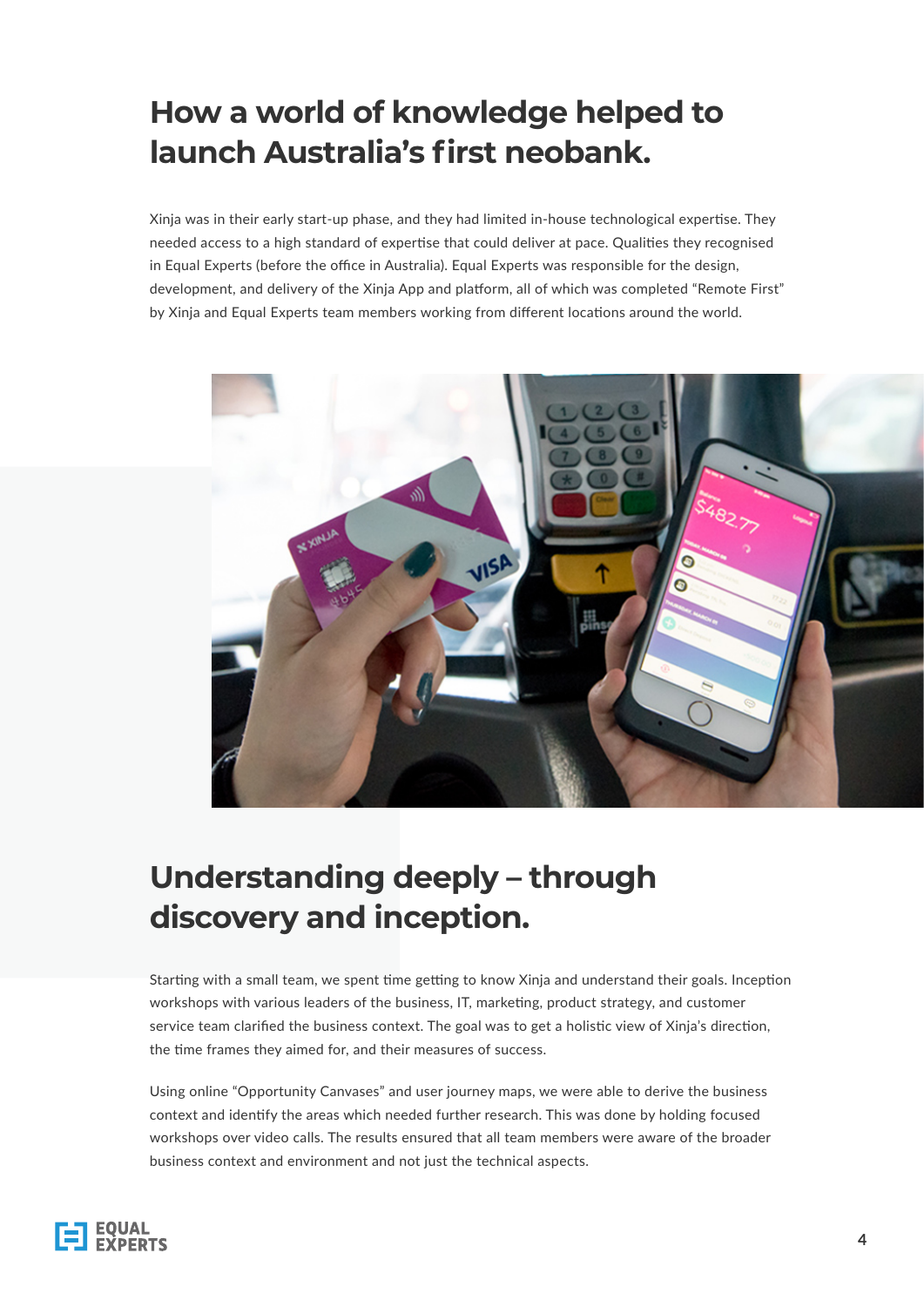#### **How we successfully (and remotely) developed, tested, and delivered a product in six months.**

Throughout the build, weekly backlog refinement sessions were held over video calls with the client. Equal Experts produced end-of-sprint showcases (including demos) to the entire Xinja team, which gave them the ability to provide feedback on any area of the delivery.

This, in turn, gave Xinja a full breakdown of what was agreed in the sprint (both committed and stretch goals), and their traffic light status detailing anything affecting velocity, blockers, or anything needing further qualification from Xinja. This was also the time used to give visibility of what would be brought into the next sprint and highlight any dependencies that we would need Xinja to help us unblock for future sprints.

Online collaborative tools such as Jira and Confluence, Google Suite, and Miro were used to define the features and stories needed. Every story was refined via video conference using collaborative tools before actual development and testing could take place. This meant that Jira became even more critical as a source of truth, but it gave the benefit of providing stakeholders with a full and transparent view of the current state of the project at all times.

We used communication tools such as Slack to keep in contact with each other, and screen shared pairing tools to allow our developers to pair programme. We also had development Logging and monitoring tools that could be accessed by the team, anywhere in the world, giving a single point in time view of development activities and operability of the system.

**"**

*Equal Experts has been a fantastic partner in this bank since I sat over a beer on a cold winter's day in Manly with their CEOs. They have been with us every step of the way, and have helped us out when sometimes we didn't even know we needed help! Always there, always-on, and always thinking beyond what we have paid for. Truly great and genuine partners.*

**Eric Wilson, CEO, Xinja.**



**"**